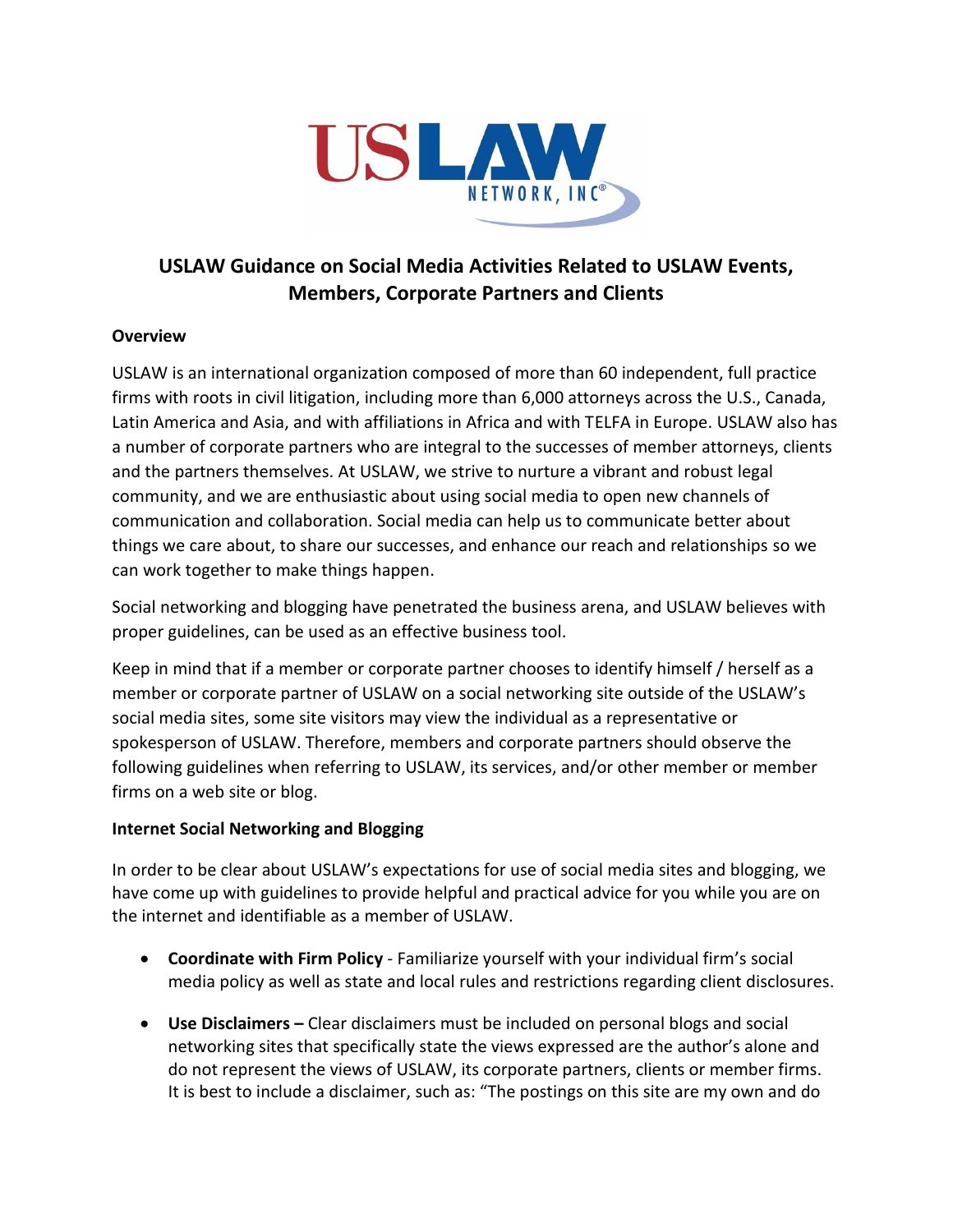not necessarily reflect the views of the USLAW." This, of course, does not apply if you have received express authorization to speak on behalf of the organization from an executive level employee.

- **USLAW's Confidentiality Policy –** Information published on personal blogs and social networking sites shall comply with the USLAW's Confidentiality Policy, as it relates to proprietary data and disclosure of constituent information, as well as state and local ethical restrictions regarding the disclosure of client's name and information. This provision also applies to comments posted on other blogs, forums, and social networking sites.
- **Courtesy –** In communications and blogs related to or referencing USLAW, its members, clients, partners, its constituents, and its employees, individuals must be polite and courteous and must not use profanity, obscenities, vulgar language, or harassing language that violates federal, state, and local laws.
- **Reflection on USLAW** Be aware that your online presence reflects on USLAW and that your actions captured via images, posts, or comments can be perceived to reflect that of USLAW.
- **Intellectual Property** The use of the USLAW's intellectual property for commercial or competitive purposes is prohibited. Member and partners shall respect copyright laws, and reference or cite sources appropriately.
- **Personal, Confidential Information –** Be certain that any information you publish online is not confidential information (e.g., individually identifiable health information, private financial information of donors, internal strategies).
- **Act Responsibly and Ethically –** Review what you are posting to ensure it will be understood in the spirit in which it was intended.
- **Honor Our differences**  USLAW will not tolerate discrimination or harassment (including age, sex, race, color, creed, religion, ethnicity, sexual orientation, gender identity, national origin, citizenship, disability, or marital status or any other legally recognized protected bases under federal, state, or local laws, regulations or ordinances).
- **Correct Mistakes –** If you post something that was a mistake, please correct or modify your post with the updated or correct information and note that you have done so.
- **Be Self-Aware**  Recognize that others will associate your social media activity with USLAW when you identify your association with USLAW.
- **Recognize Content will be Shared –** Understand that anything you share digitally can be distributed on the internet, and most content is searchable. Even if you share a